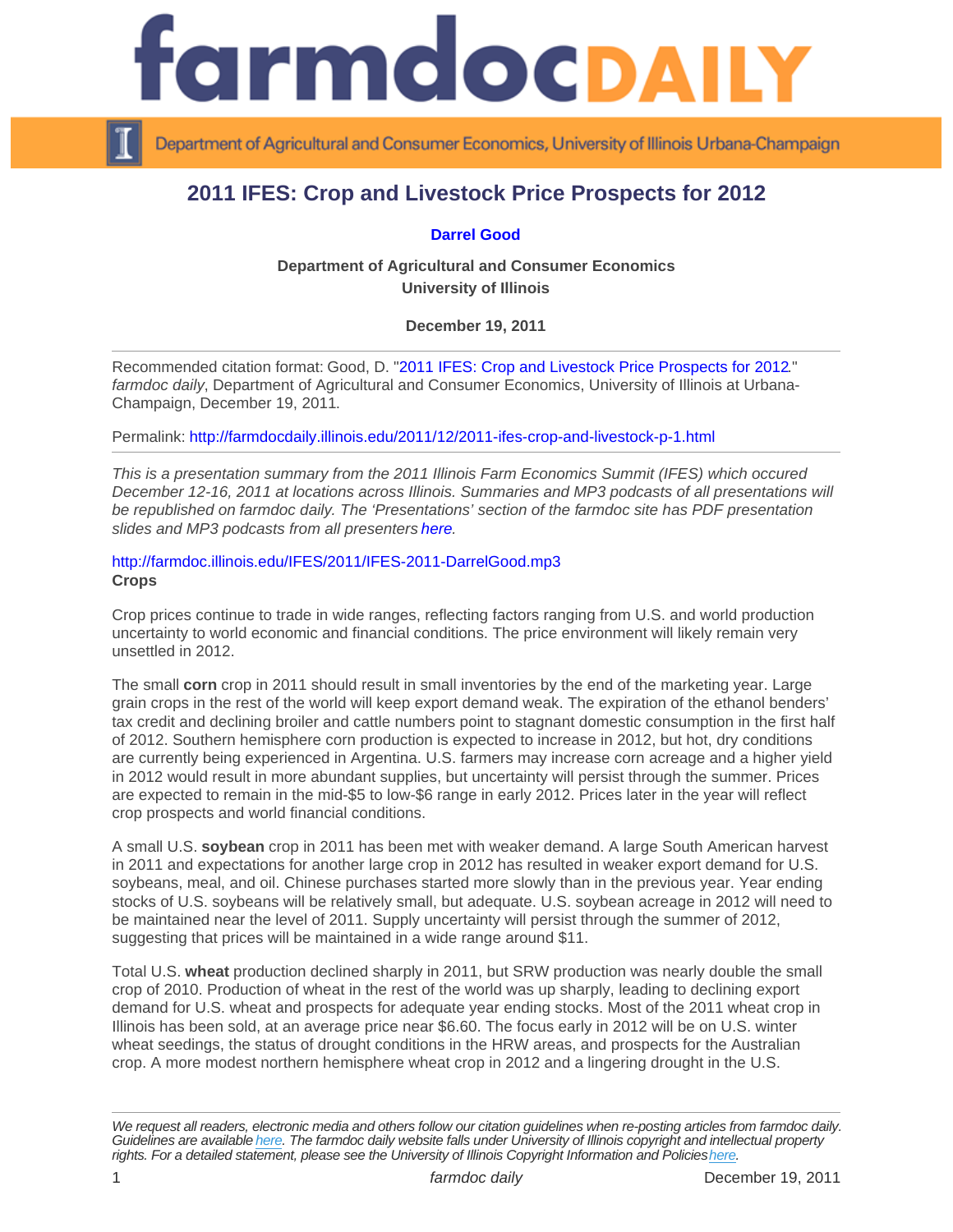southwest would be supportive for prices late in 2012. Prices in the first half of the year may remain in the mid-\$5 to mid-\$6 range.

## **Livestock**

U.S. **pork** production is expected to increase from 22.7 billion pounds in 2011 to 23.1 billion pounds in 2012. Exports of U.S. pork grew from 3 billion pounds in 2006 to a projected 5.1 billion pounds in 2011. Exports will remain large in 2012. Domestic pork supplies are projected at 46.2 pounds per capita in 2012, up from 45.7 pounds in 2011. The average price of hogs in Illinois was only \$45 in 2009, but likely exceeded \$66 in 2011. Prices are expected to average in the mid-\$60 range in 2012.

U.S. **beef** production has declined slowly from the peak of 26.6 billion pounds in 2008 to a projected 25 billion pounds in 2012. From a 19 year low of 460 million pounds in 2004, U.S. beef exports grew to 2.78 billion pounds in 2011 and should remain at that level in 2012. Domestic per capita beef supplies declined from 59.6 pounds in 2010 to 57.4 pounds in 2011 and are projected at only 54.1 pounds in 2012. Fed cattle prices averaged \$95 in 2010, but jumped to \$115 in 2011. Depending on economic conditions, the average for 2012 could be near \$125.